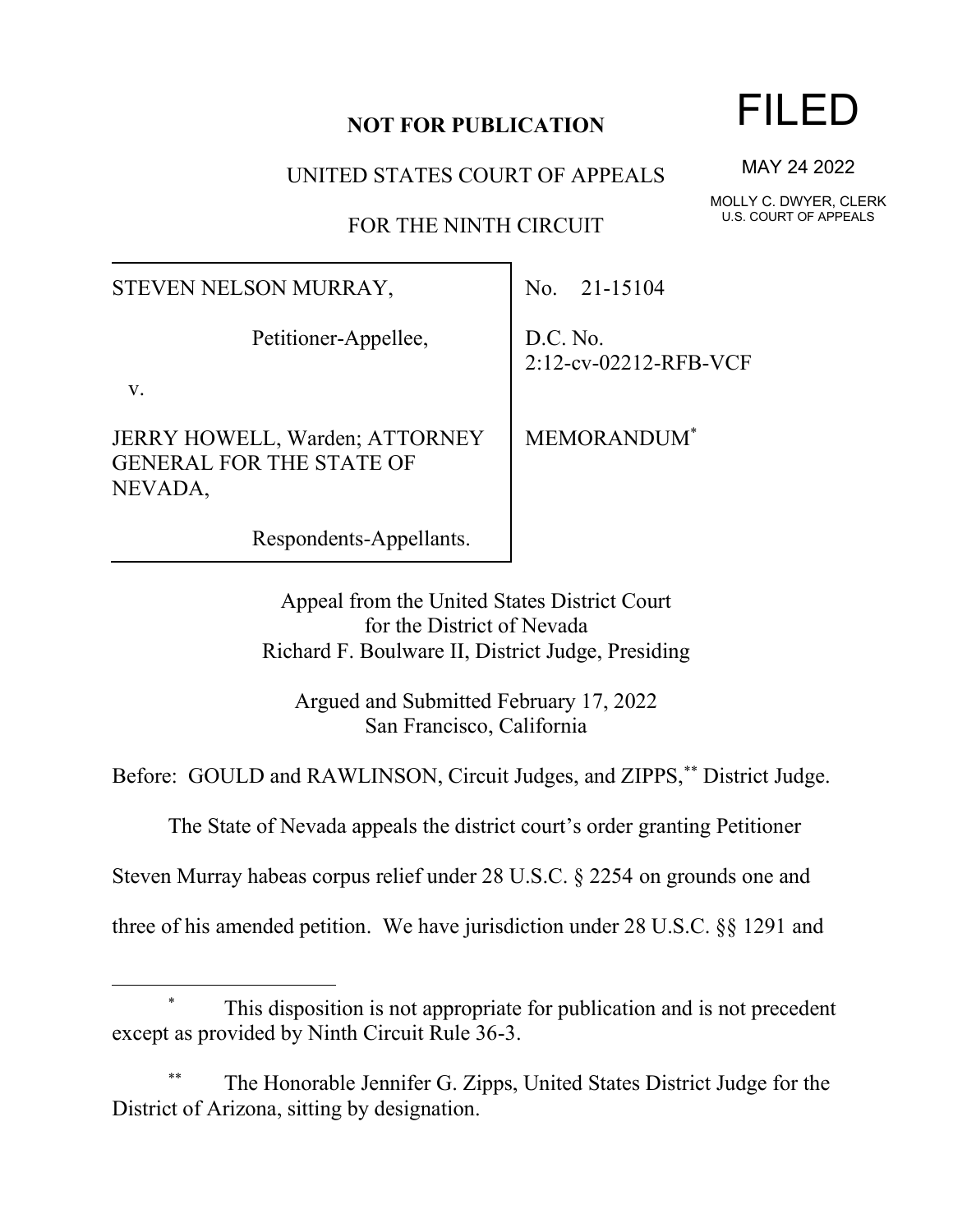2253, and we reverse.

The parties agree that Petitioner's ground one claim of involuntary jury waiver was procedurally defaulted. The issue presented in this appeal is whether Petitioner's ineffective assistance of counsel claims in ground two (trial counsel) and ground three (appellate counsel) provide cause to excuse the default. We conclude that they do not.

Petitioner's claim of ineffective assistance of appellate counsel cannot serve as cause to overcome the default of ground one because Petitioner failed to fairly present his ineffective assistance claim to the Nevada state courts for review, and it is procedurally defaulted. *See Edwards v. Carpenter*, 529 U.S. 446, 453 (2000) ("[A]n ineffective-assistance-of-counsel claim asserted as cause for the procedural default of another claim can itself be procedurally defaulted"). In his state petition for writ of habeas corpus, Petitioner asserted that appellate counsel was ineffective for failing to raise instances of ineffective assistance of trial counsel, including trial counsel's acquiescence to an "illegal stipulation." Petitioner failed to raise the claim that he now presents in his amended federal habeas petition—that appellate counsel was ineffective based on counsel's failure to raise a substantive due process challenge to the jury waiver stipulation. *See Moorman v. Schriro*, 426 F.3d 1044, 1056 (9th Cir. 2005) (ruling that a petitioner who initially presented an ineffective assistance claim could not later add unrelated alleged instances of

2 a set of  $\sim$  2 a set of  $\sim$  2 a set of  $\sim$  2 a set of  $\sim$  3 a set of  $\sim$  3 a set of  $\sim$  3 a set of  $\sim$  3 a set of  $\sim$  3 a set of  $\sim$  3 a set of  $\sim$  3 a set of  $\sim$  3 a set of  $\sim$  3 a set of  $\sim$  3 a set of  $\sim$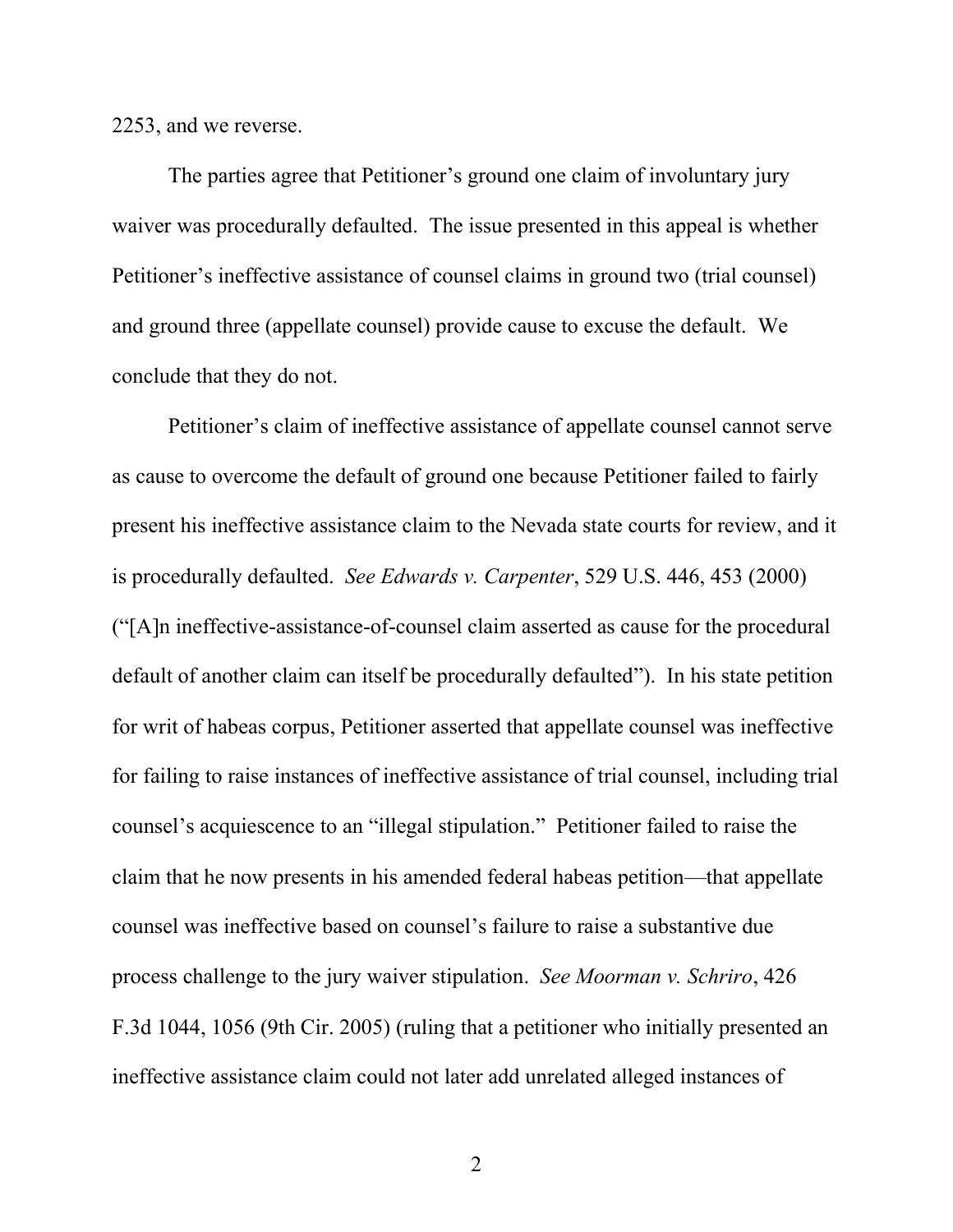counsel's ineffectiveness to the claim); *Carriger v. Lewis*, 971 F.2d 329, 333 (9th Cir. 1992) (en banc) (declining to entertain various permutations of a petitioner's ineffectiveness claim when the state Supreme Court ruled that his failure to appeal those claims was grounds for procedural default).

Petitioner filed a supplemental petition for writ of habeas corpus in state court to exhaust his ineffective assistance of appellate counsel claim as it related to substantive due process. However, the state district court denied his supplemental petition as untimely and successive, and the Nevada Supreme Court affirmed, concluding that Petitioner failed to demonstrate cause and prejudice to overcome the default.

On this record, we conclude that the district court erred in holding that Petitioner raised his ineffective assistance of appellate counsel substantive due process claim in his "first state habeas action," and in concluding that the Nevada Supreme Court ruled on the merits of the claim without discussion or analysis. The Nevada Supreme Court failed to discuss or analyze this claim when addressing Petitioner's post-conviction appeal because the claim was not presented to the Nevada courts. Moreover, Petitioner fails to demonstrate the cause and prejudice required to overcome the procedural default of the claim. *See Coleman v. Thompson*, 501 U.S. 722, 750 (1991) ("[When] a state prisoner has defaulted his federal claims in state court … federal habeas review of the claims is barred unless

3